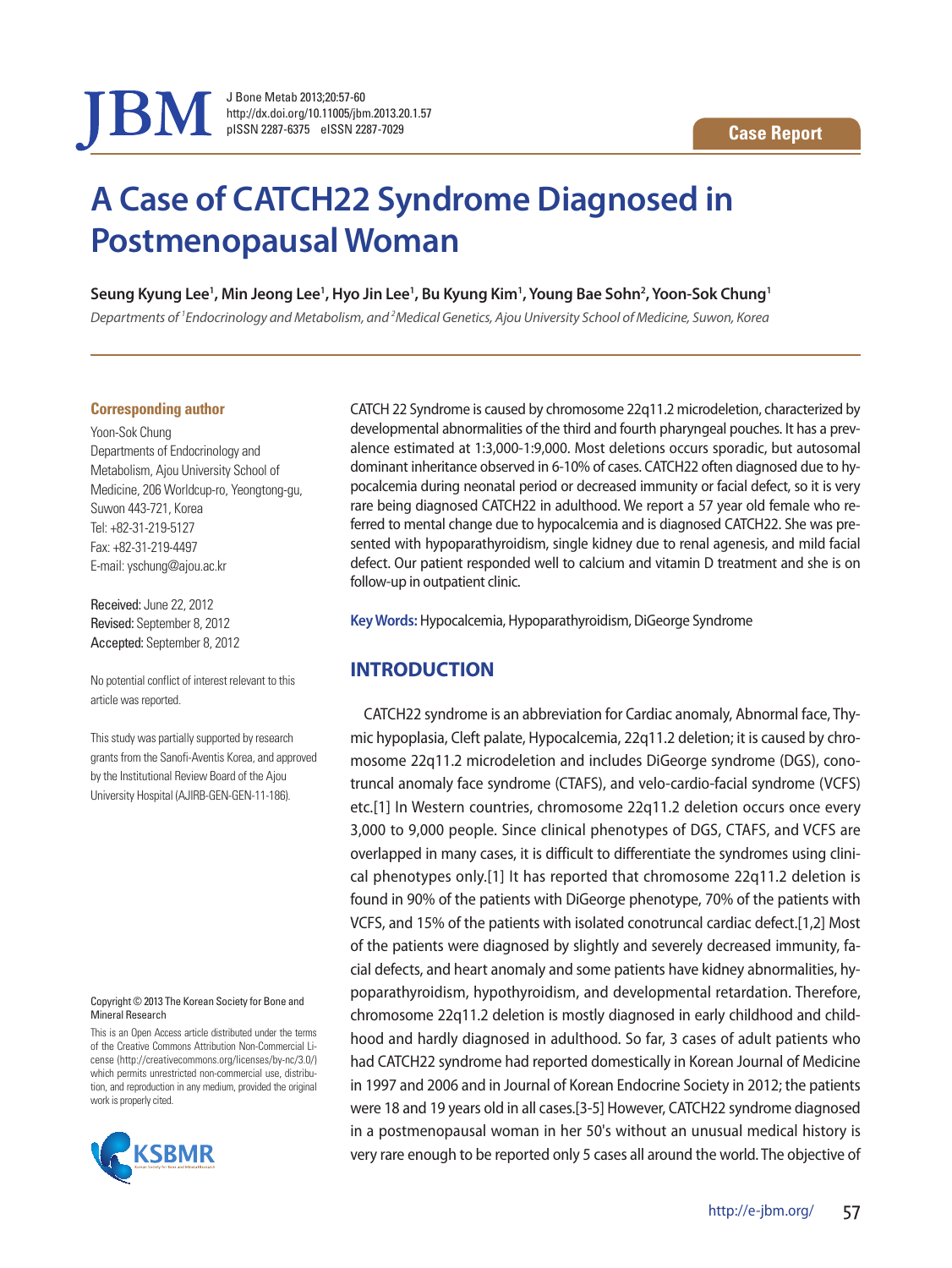this study was to report a case of CATCH22 syndrome with literature review; in a woman in her 50's that visited a hospital due to spasm and was diagnosed by hypocalcemia.

### **CASE**

#### **Patient:** 57-year-old female

**Chief complaint:** Mental change and spasm

**Current medical history:** Above 57-year-old female patient didn't have an unusual medical history in the past and visited a neurosurgical clinic in another hospital a month before visiting the hospital because she couldn't open both of her hands. With a consideration of Parkinson's disease, she was prescribed with levodopa and then the course was going to be observed in an outpatient clinic. However, the symptom became worse after she started taking levodopa and then she visited the outpatient clinic of the hospital again in a week. The course was going to be examined after stopping to take levodopa but the symptom seemed to get worse gradually even if she stopped taking levodopa. After 5 days, the patient visited an emergency room in the hospital and brain magnetic resonance (MR), brain computed tomography (CT), and C-spine MR were performed; since there was no special opinion with an exception of spinal stenosis, she was discharged from the hospital again. But, the symptom was still lasted; she had been found as tumbling and lying down on the floor a week before visiting the hospital. Since the patient still had the symptoms, she wanted to visit the other hospital. However, she had spasm and a mental change in a car while driving to the other hospital to visit. Then she visited an emergency room in our hospital; she showed low serum calcium, 5.3 mg/dL (reference: 8.2-10.2), in the blood test at that time so she was hospitalized in division of endocrinology and metabolism, department of internal medicine.

**Medical history in the past:** The patient graduated an elementary school which was not well-educated. From the medical history in the past, no unusual medical history was found in the patient with an exception of taking antihypertensives due to the hypertension that was diagnosed 2 years ago.

**Family history:** There was no unusual disease or abnormality in the family history.

**Physical examination:** The patient was in lethargic at the time of visiting the hospital and showed hypocalcemic tetany in both hands with 144 cm of height and 42.6 kg of body weight. There was no noise detected when examining the heart with a stethoscope. Exophthalmos or goiter was not present but she had a high ached plate and a nasal voice. In the neurologic examination, the patient showed positive on Chvostek sign and Trousseau sign and had normal muscle strength.

**Laboratory test:** The tests were performed at the time of visiting our hospital; serum calcium was 5.3 mg/dL (reference value: 8.2-10.2), phosphorus was 5.5 mg/dL (reference value: 2.7-4.5), magnesium was 1.8 mEq/L (reference value: 1.5-2.4), alkaline phosphatase was 89 U/L (reference value: 20-120). Serum parathyroid hormone and 25-OH-Vitamin D3 were 8 pg/mL (reference value: 11-62) and 2.1 ng/mL (reference value: 9.0-37.6), respectively. According to the bone mineral density test utilizing dual energy X-ray absorptiometry (iDXA; GE Healthcare, Madison, WI, USA), indicating that the patient seemed to have osteoporosis (Table 1). Since the patient was considered to have abdominal enlargement, abdominal computerized tomography was carried out and single kidney was observed in the patient (Fig. 1). In the thyroid ultrasonography, no unusual opinion was shown with an exception of thyroid nodule and thyroid hormone seemed to be normal. The patient had a problem with understanding what people said and showed decreased hearing in both ears from the audiometry as the patient appealed. According to Wechsler intelli-

**Table 1.** The bone mineral density shows osteoporosis

| Region         | <b>BMD</b><br>(g/cm <sup>2</sup> ) | Young-Adult |         | Age-Matched |         |
|----------------|------------------------------------|-------------|---------|-------------|---------|
|                |                                    | (%)         | T-Score | (% )        | Z-Score |
| L1             | 0.562                              | 53          | $-4.2$  | 62          | $-2.9$  |
| L2             | 0.663                              | 59          | $-3.9$  | 69          | $-2.5$  |
| L <sub>3</sub> | 0.681                              | 57          | $-4.3$  | 65          | $-3.1$  |
| $\lfloor 4$    | 0.793                              | 67          | $-3.3$  | 75          | $-2.2$  |
| $L1-L2$        | 0.617                              | 56          | $-4.0$  | 66          | $-2.7$  |
| $L1-L3$        | 0.641                              | 56          | $-4.1$  | 66          | $-2.8$  |
| $L1-L4$        | 0.678                              | 59          | $-3.9$  | 69          | $-2.6$  |
| $L2-L3$        | 0.672                              | 58          | $-4.1$  | 67          | $-2.8$  |
| $12 - 4$       | 0.710                              | 61          | $-3.8$  | 69          | $-2.7$  |
| $L3-L4$        | 0.734                              | 62          | $-3.8$  | 71          | $-2.6$  |
| F. Neck        | 0.645                              | 68          | $-2.5$  | 79          | $-1.4$  |
| F. Wards       | 0.456                              | 54          | $-2.7$  | 70          | $-1.4$  |
| F. Troch       | 0.370                              | 50          | $-3.3$  | 55          | $-2.7$  |
| F. Total       | 0.577                              | 59          | $-3.3$  | 66          | $-2.4$  |

BMD, bone mineral density; F., femur.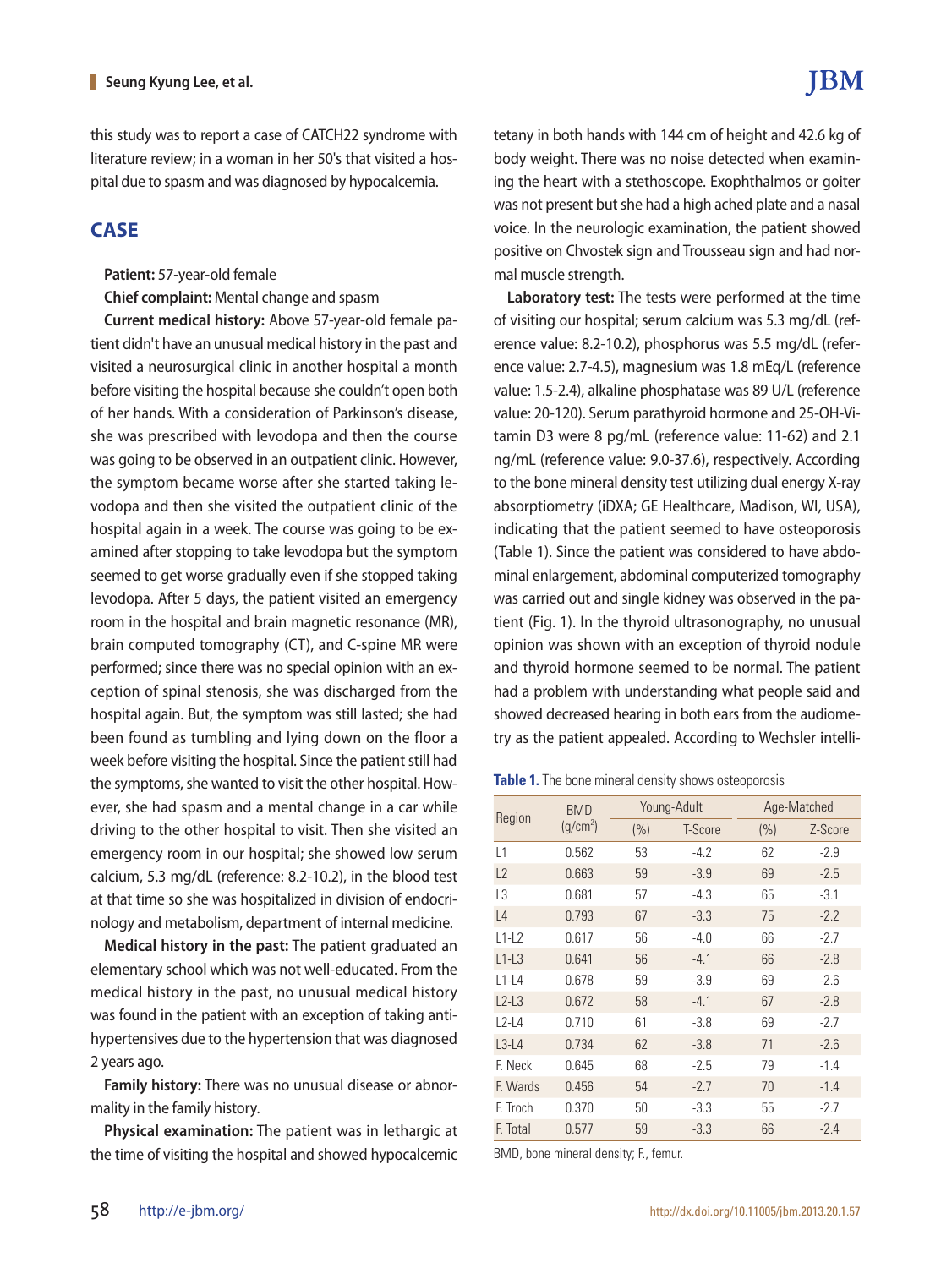# **JBM**



**Fig. 1.** Abdominal computed tomography scan shows non-visualization of left kidney and normal position of the right kidney. No associated other genitourinary anomaly.

gence test, the intelligence score of the patient was 85 which were below the average and language development was particularly retarded. Since the patient had kidney anomaly, short height, hypocalcemia caused by hypoparathyroidism, decreased hearing, and the retardation of language development, CATCH22 syndrome was considered so that chromosome test was carried out; fluorescence *in situ* hybridization (FISH) was performed utilizing TUPLE1 probe in the DiGeorge/VCFS region. As a result of the analysis, we were able to confirm diagnosing that the patient had CAT-CH22 syndrome because the TUPLE1 probe signal that was normally present was not observed in one of the chromosome 22 (Fig. 2). After diagnosing CATCH22 syndrome, Lymphocyte T cell subset was carried out in order to evaluate immunity and the result showed that the patient had normal immunity.

**Treatment and course:** The patient recovered her consciousness after taking vitamin D and calcium and the low calcium tetany improved. Currently, the patient takes oral vitamin D and calcium (calcitriol 0.5 µg, elemental calcium 800 mg) and the course is still examined. The patient responded well to the treatments and she is on follow-up by outpatient clinic in division of endocrinology and metabolism, department of internal medicine and genetics clinic.

# **DISCUSSION**

Chromosome 22q11.2 deletion syndrome is caused by mircodeletion of chromosome 22q11.2 and inhibition of



**Fig. 2.** Fluorescence in situ hybridization analysis. Red spot is TUPLE1 gene probe (DiGeorge/velo-cardio-facial syndrome region of chromosome 22q11.2) and green spot is ARSA control region (22q13.3) probe. Red spot is visible only in one of chromosomes number 22.

the development of third and fourth pharyngeal pouches. A decrease and malfunction of T cells can occur; because of that, repetitive infections can occur since early years. The syndrome also shows the symptoms of thymic agenesis, heart anomaly, hypocalcemia caused by hypoparathyroidism , and characterized facial defects etc.[6] It is inheritable but the opposite cases are more common; when parents possess the deletion, their children have 50% chance to possess the deletion.[6,7] In the present case, children and relatives of the patient didn't have any specific genetic disorders. For the pediatric patients with severe heart anomaly and the patients with hypocalcemia in a neonatal period, the syndrome is able to be diagnosed in a neonatal period; on the other hand, if the patients had normal immunity and mild or no heart anomaly and facial defects, the syndrome may not be diagnosed until adulthood. Although the kidney anomaly was observed with single kidney in the present case, CATCH22 syndrome was not diagnosed until the late adulthood of the patient due to the mild facial defect and the normal immunity.

Hypocalcemia caused by hypoparathyroidism is exhibited in 40-60% of patients with chromosome 22q11.2 deletion,[6,7] in 60% of patients with DGS, and 20% of patients with VCFS. In case where hypocalcemia is observed in a neonatal period, the case is strongly considered to be chromosome 22q11.2 deletion. Mostly the syndrome is occurred when a baby is younger than 1 year old, however the cases that adult patients visited hospitals because of